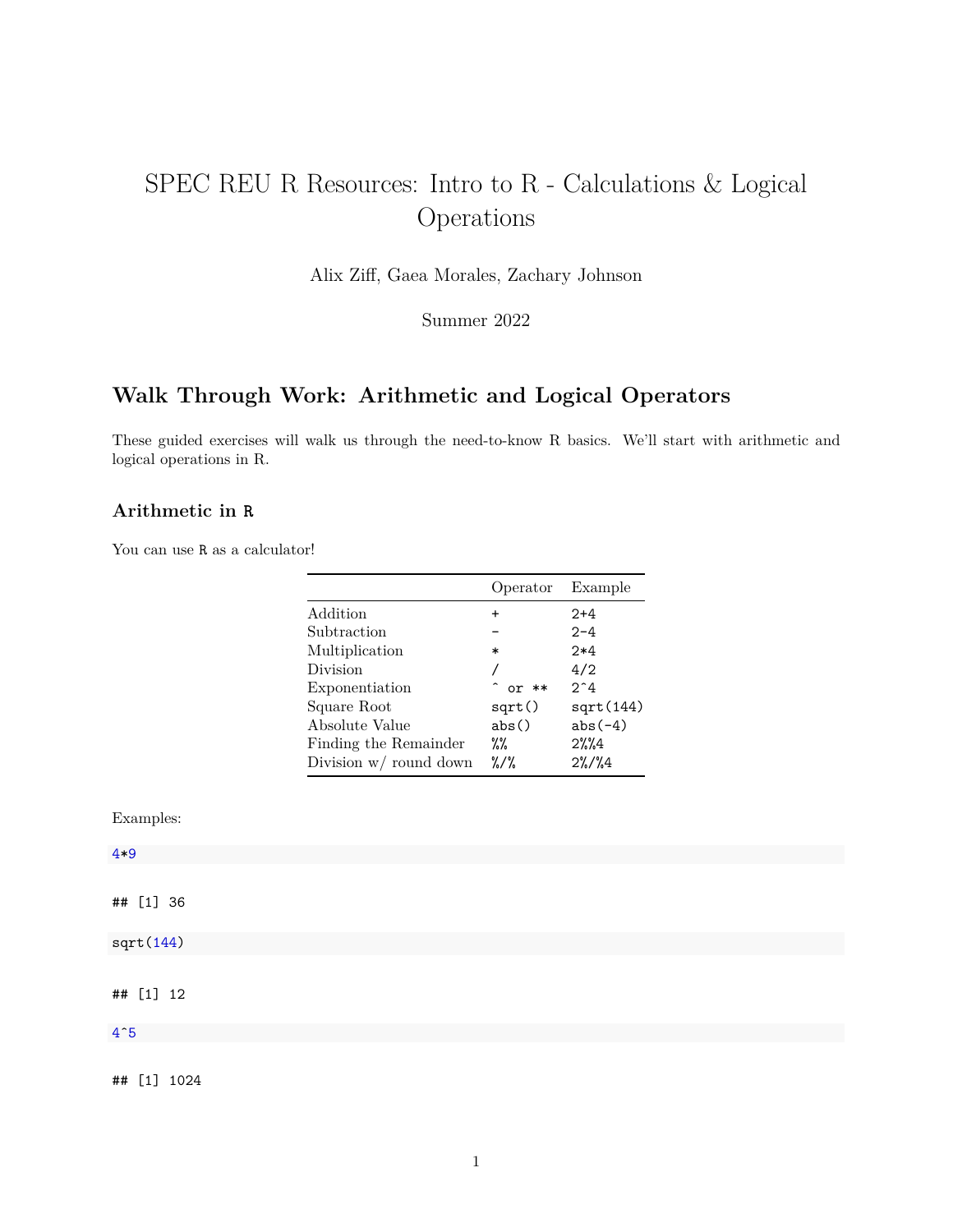4 ˆ 5

## [1] 1024

Note that spaces between operators do not matter. So 4 + 5 is the same as 4+5. We usually add spaces to make the code more legible. Note, however, that spaces *do* matter when defining character values. We will talk about character values in the next R walkthrough.

Just like any regular calculator, you have to pay attention to the order of operations! Example:

```
6 * 8 - sqrt(7) + abs(-10) * (4/5)
```
## [1] 53.35425

 $6 * (8 - sqrt(7)) + abs(-10) * (4/5)$ 

## [1] 40.12549

# **Basic R Operations**

Beyond operations, R is also capable of calculating basic numerical descriptions.

Let's say we have the following vector:

```
r_fun \leftarrow rnorm(20)# You can see now in your Global Environment, under 'Values', the r_fun vector.
```
**Note**: rnorm() is a command that generates a vector of n values that is normally distributed. We will learn more about it in later modules. For now, just know that there are many ways to generate numbers in R, and we could have also simply used concatenate  $(c()$  to manually define the values in the vector.

|                    | Operator   | Example                                                  |
|--------------------|------------|----------------------------------------------------------|
| Sum                | sum()      | $sum(r_fun)$                                             |
| Mean               | mean()     | $mean(r_fun)$                                            |
| Median             | median()   | $median(r_fun)$                                          |
| Quantile           | quantile() | $quantile(r_fun)$                                        |
| Minimum            | min()      | $min(r_fun)$                                             |
| Maximum            | max()      | $max(r_fun)$                                             |
| Variance           | var()      | $var(r_fun)$                                             |
| Standard Deviation | sd()       | $sd(r_fun)$                                              |
| Summary            | summary()  | $summary(r_fun)$                                         |
| Sort               | sort()     | $sort(r_fun)$ or $sort(r_fun)$ ,<br>$decreasing = TRUE)$ |

The summary() command will print out (all at once) the min, max, mean, median, and quantiles. The sort() command will reorder the values in the set (ascending by default, but you can also do descending by typing a comma after the vector name, followed by the text 'decreasing = TRUE' within the parentheses).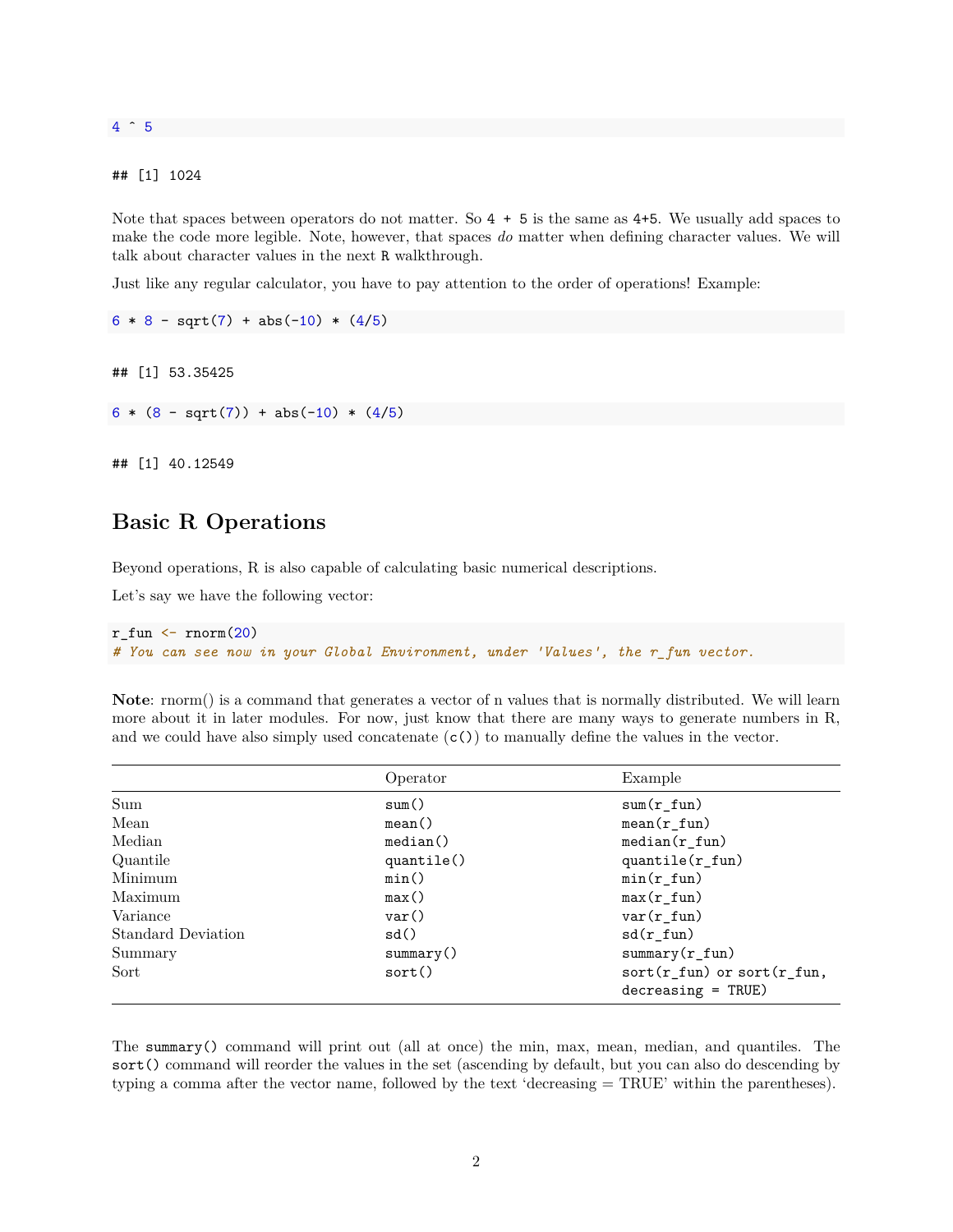# **Logical operators**

Arithmetic operations will yield a numerical output. (Correctly specified) Logical operations yield one of two results: TRUE (or T) or FALSE (F). Logical operators are incredibly helpful for subsetting data, any type of exploratory analysis, data cleaning and/or visualization task.

|                          | Operator                                           |
|--------------------------|----------------------------------------------------|
| Less than                | <                                                  |
| Less than or equal to    | $\leq$                                             |
| Greater than             | >                                                  |
| Greater than or equal to | $>=$                                               |
| Exactly equal to         | ==                                                 |
| Not equal to             | $!=$                                               |
| Not x                    | !x                                                 |
| x or y                   | $x \mid y$                                         |
| x and y                  | x & y                                              |
| %in%                     | Testing whether a value is contained within a set. |

Here are some simple examples:

| 4 > 2      |              |  |
|------------|--------------|--|
|            |              |  |
|            | ## [1] TRUE  |  |
| $4 \leq 2$ |              |  |
|            |              |  |
|            | ## [1] FALSE |  |
| $5 == 2^2$ |              |  |
|            |              |  |
|            | ## [1] FALSE |  |

The examples above are very straightforward because we already know the result. The true value of logical operators lies in their ability to be applied across large amounts of data.

Let's take a set (or collection of numbers)–in R, the technical term is a vector–and use logical operators on them.

 $2 = c(2, 3, 4)$ ## [1] TRUE FALSE FALSE 2 %in% c(2, 3, 4) ## [1] TRUE 5 %in% c(2, 3, 4) ## [1] FALSE